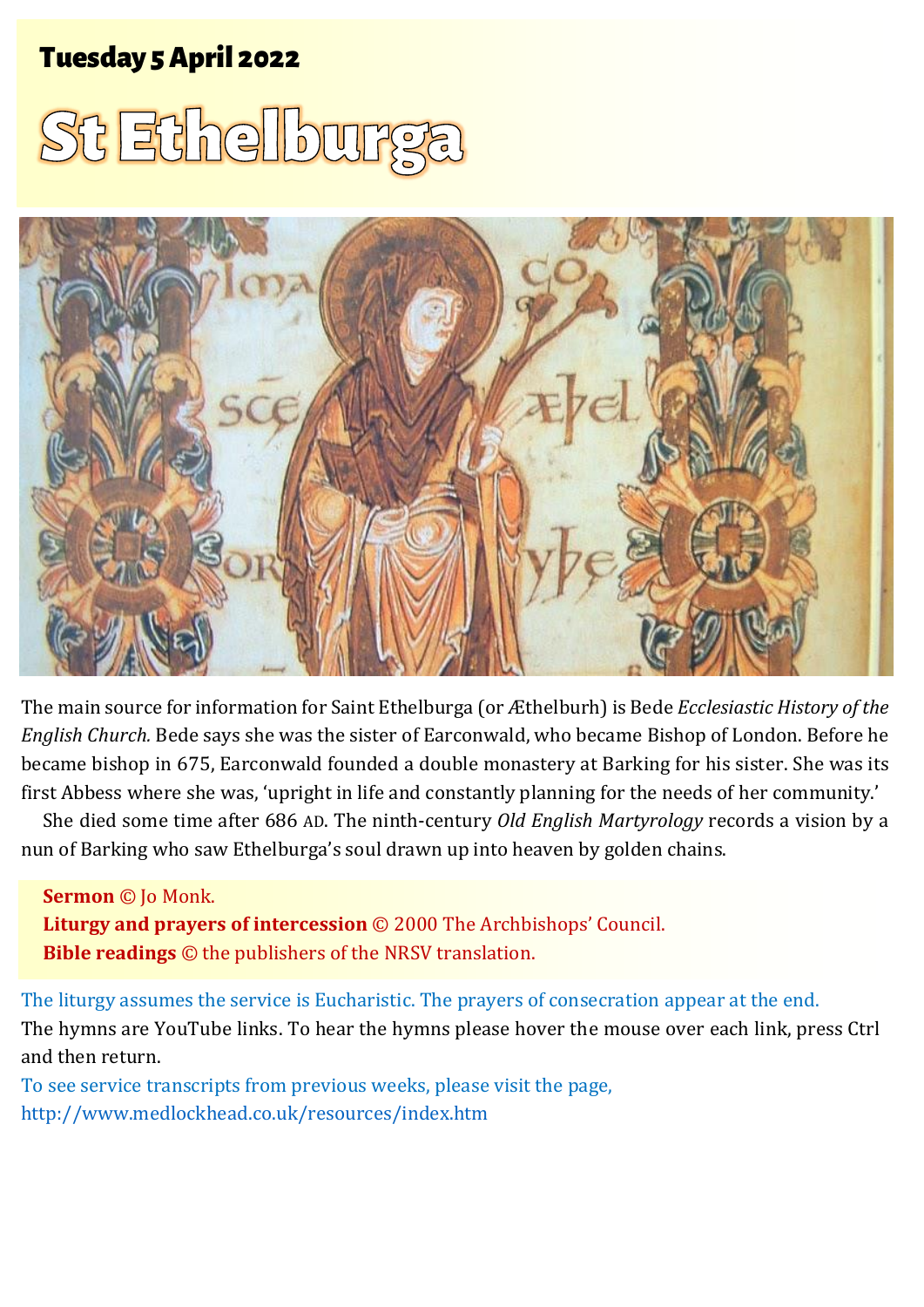# **Introduction and welcome**

HYMN 1 **[Father, hear the prayer we offer](https://youtu.be/Qd_K44OAvAM)** (click on this link to hear the hymn)

# **The Welcome**

In the name of the Father, and of the Son, and of the Holy Spirit

All **Amen.**

The Lord be with you

All **And also with you.**

# **The Preparation**

All **Almighty God,**

**to whom all hearts are open, all desires known, and from whom no secrets are hidden: cleanse the thoughts of our hearts by the inspiration of your Holy Spirit, that we may perfectly love you, and worthily magnify your holy name; through Christ our Lord. Amen.**

Our Lord Jesus Christ said:

The first commandment is this: 'Hear, O Israel, the Lord our God is the only Lord. You shall love the Lord your God with all your heart, with all your soul, with all your mind, and with all your strength.'

And the second is this: 'Love your neighbour as yourself.' There is no other commandment greater than these. On these two commandments hang all the law and the prophets.

#### All **Amen. Lord, have mercy.**

God so loved the world that he gave his only Son Jesus Christ to save us from our sins, to be our advocate in heaven, and to bring us to eternal life. Therefore, let us confess our sins in penitence and faith, firmly resolved to keep God's commandments and to live in love and peace with all.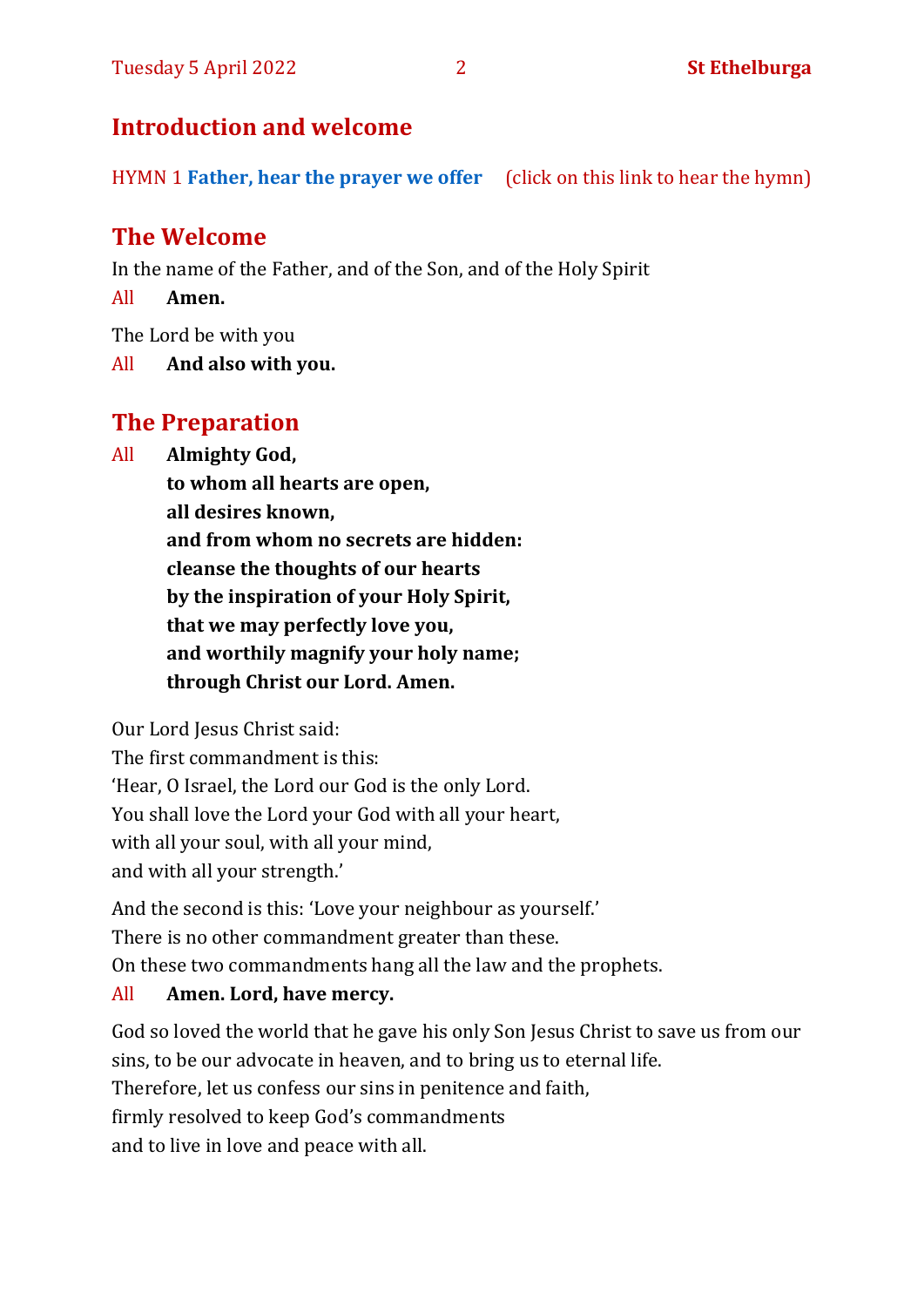All **Almighty God, our heavenly Father, we have sinned against you and against our neighbour in thought and word and deed, through negligence, through weakness, through our own deliberate fault. We are truly sorry and repent of all our sins. For the sake of your Son Jesus Christ, who died for us, forgive us all that is past and grant that we may serve you in newness of life to the glory of your name. Amen.**

Almighty God,

who forgives all who truly repent, have mercy upon you, pardon and deliver you from all your sins, confirm and strengthen you in all goodness, and keep you in life eternal; through Jesus Christ our Lord. All **Amen.**

# **The Gloria**

This Gloria is sung to the tune of 'Cwm Rhondda'. Click **[here](about:blank)** for the tune.

All **Glory be to God in Heaven, Songs of joy and peace we bring, Thankful hearts and voices raising, To creation's Lord we sing. Lord we thank you, Lord we praise you, Glory be to God our King: Glory be to God our King. Lamb of God, who on our shoulders, Bore the load of this world's sin; Only Son of God the Father, You have brought us peace within. Lord, have mercy, Christ have mercy,**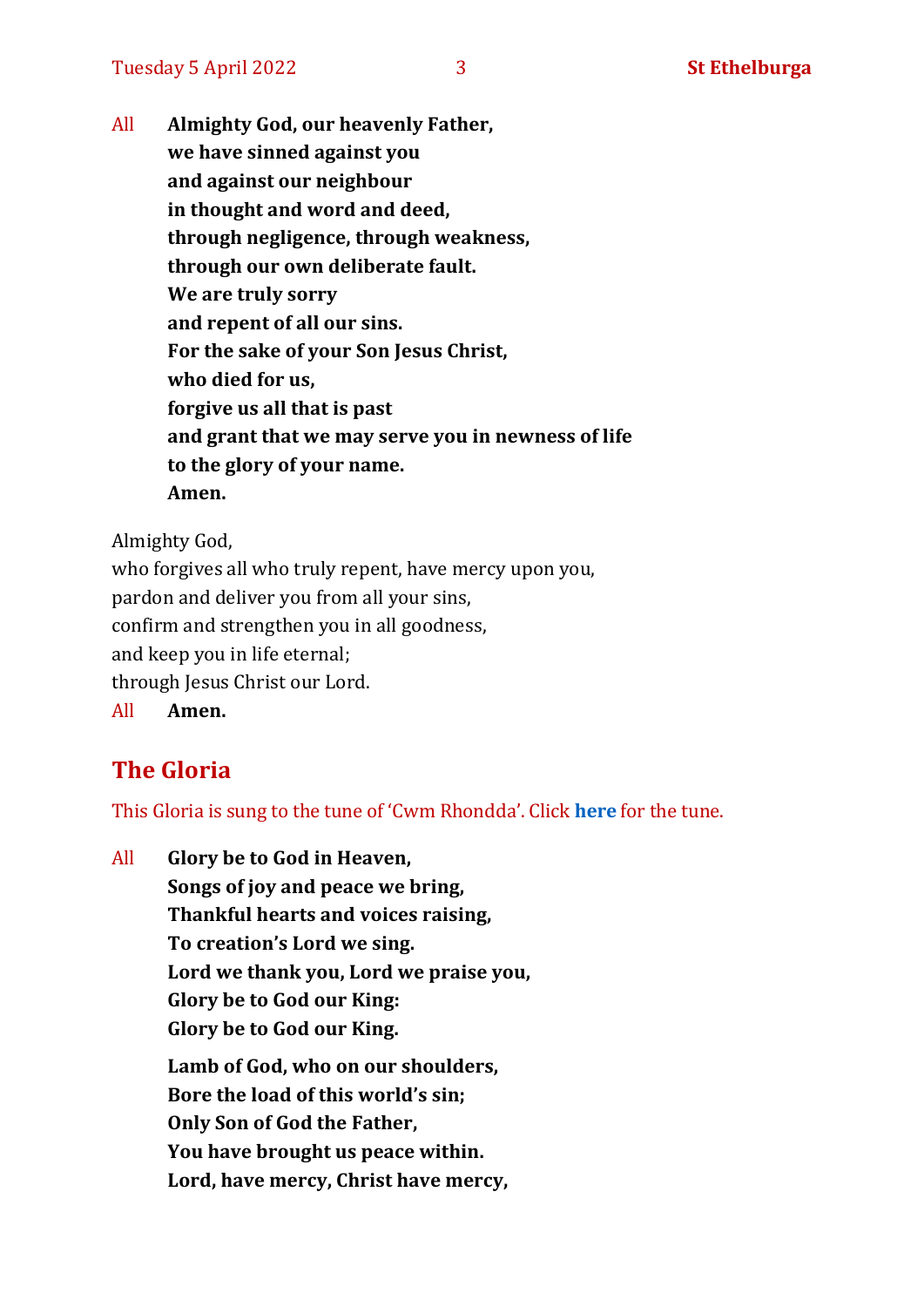**Now your glorious reign begin: Now your glorious reign begin.**

**You O Son of God are Holy, You we praise with one accord. None in heav'n or earth is like you, Only you are Christ the Lord. With the Father and the Spirit, Ever worshipped and adored: Ever worshipped and adored.**

# **The Collect for St Ethelburga**

Eternal God,

who made the abbess Ethelburga to shine like a jewel in our land and through her holiness and leadership blessed your Church with new life and unity: help us, like her, to yearn for the gospel of Christ and to reconcile those who are divided; through him who is alive and reigns with you, in the unity of the Holy Spirit, one God, now and for ever.

All **Amen.**

# **First reading**

A reading from the Book of Psalms

Refrain: **My help comes from the Lord.**

- 1 O Lord, hear my prayer ♦ and let my crying come before you.
- 2 Hide not your face from me ♦ in the day of my distress.
- 3 Incline your ear to me; ♦ when I call, make haste to answer me, [*R*]
- 16 Then shall the nations fear your name,  $0$  Lord,  $\blacklozenge$ and all the kings of the earth your glory,
- 17 When the Lord has built up Zion  $\triangleleft$ and shown himself in glory;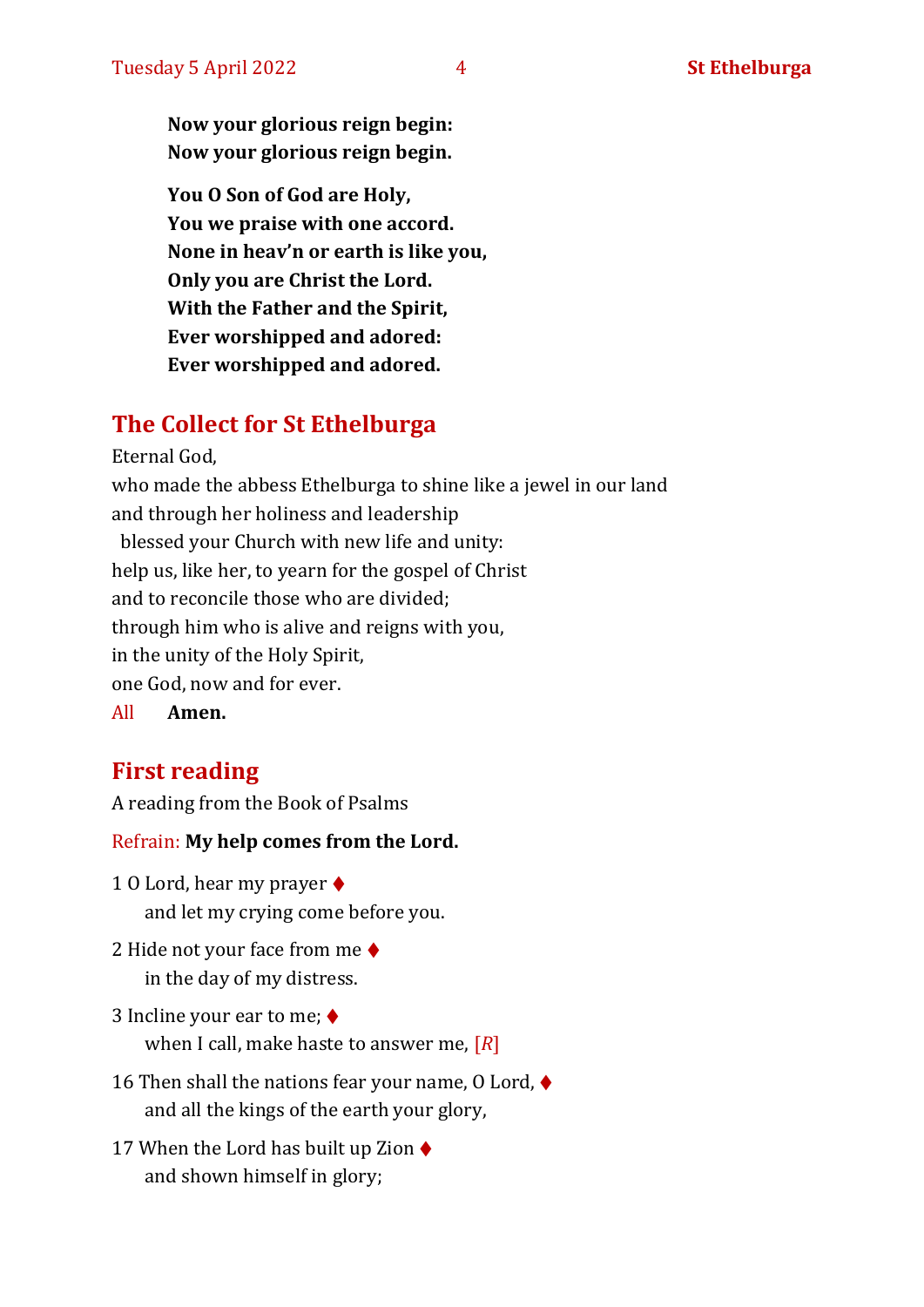#### Tuesday 5 April 2022 **5** 5 **St Ethelburga**

- 18 When he has turned to the prayer of the destitute  $\blacklozenge$ and has not despised their plea. [*R*]
- 19 This shall be written for those that come after,  $\blacklozenge$ and a people yet unborn shall praise the Lord.
- 20 For he has looked down from his holy height;  $\blacklozenge$ from the heavens he beheld the earth,
- 21 That he might hear the sighings of the prisoner  $\blacklozenge$ and set free those condemned to die;
- 22 That the name of the Lord may be proclaimed in Zion  $\blacklozenge$ and his praises in Jerusalem,
- 23 When peoples are gathered together  $\blacklozenge$ and kingdoms also, to serve the Lord. [*R*] *Psalm 102:1–3, 16–23*
- All **Glory be to the Father, and to the Son, and to the Holy Spirit: as it was in the beginning, is now, and ever shall be, world without end. Amen.**

#### **Second reading**

A reading from the Letter to the Hebrews

What more should I say? For time would fail me to tell of Gideon, Barak, Samson, Jephthah, of David and Samuel and the prophets—who through faith conquered kingdoms, administered justice, obtained promises, shut the mouths of lions, quenched raging fire, escaped the edge of the sword, won strength out of weakness, became mighty in war, put foreign armies to flight. Women received their dead by resurrection. Others were tortured, refusing to accept release, in order to obtain a better resurrection. Others suffered mocking and flogging, and even chains and imprisonment. They were stoned to death, they were sawn in two, they were killed by the sword; they went about in skins of sheep and goats, destitute, persecuted, tormented—of whom the world was not worthy. They wandered in deserts and mountains, and in caves and holes in the ground.

Yet all these, though they were commended for their faith, did not receive what was promised, since God had provided something better so that they would not, without us, be made perfect.

Therefore, since we are surrounded by so great a cloud of witnesses, let us also lay aside every weight and the sin that clings so closely, and let us run with perseverance the race that is set before us, looking to Jesus the pioneer and perfecter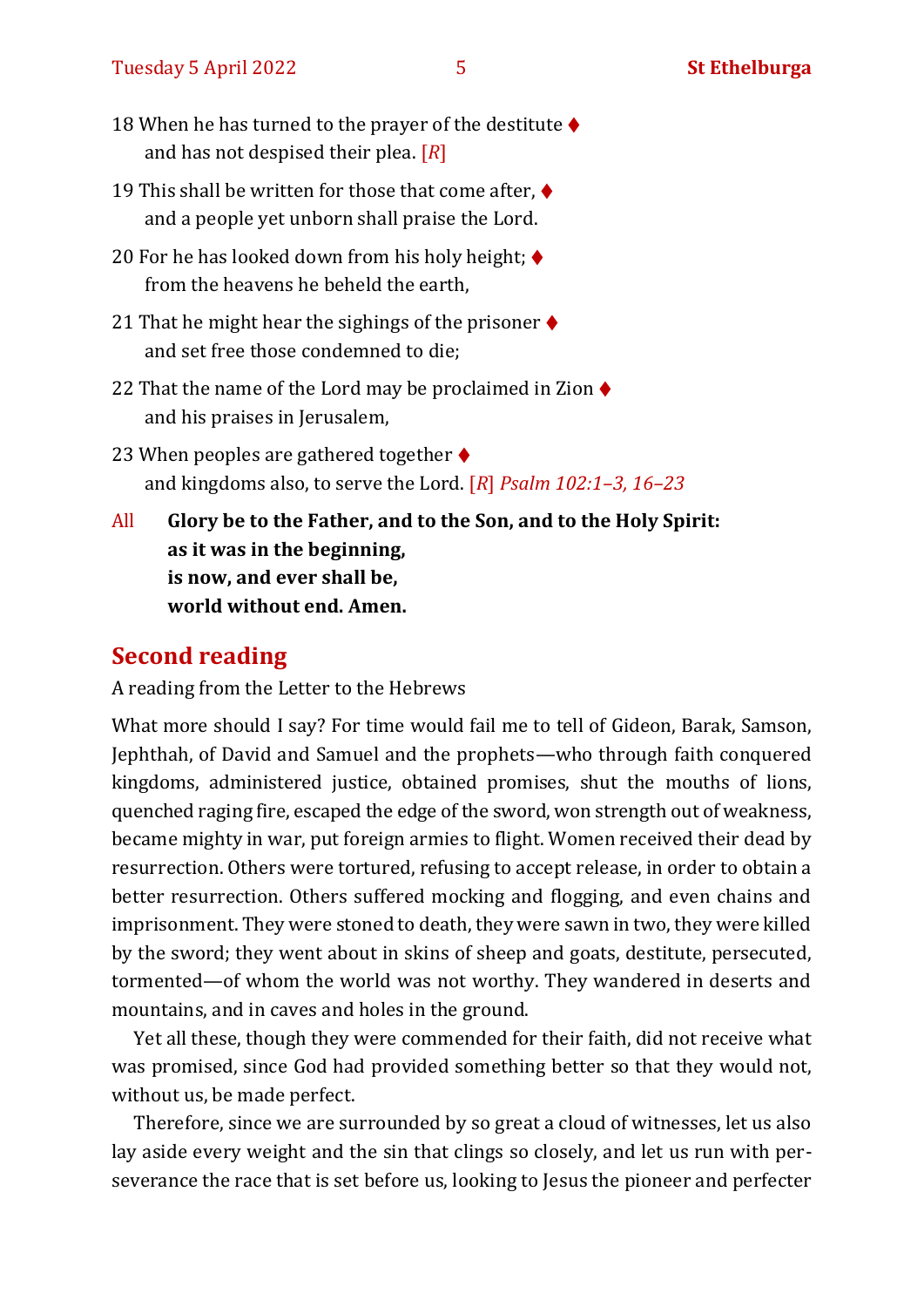of our faith, who for the sake ofthe joy that was set before him endured the cross, disregarding its shame, and has taken his seat at the right hand of the throne of God. *Hebrews 11:32—12:2*

This is the Word of the Lord

All **Thanks be to God.**

### HYMN 2 **[Brother, sister let me serve you](https://youtu.be/hlNoxoOocZs)** (click on this link to hear the hymn)

# **Gospel reading**

Hear the Gospel of our Lord Jesus Christ according to John

### All **Glory to you O Lord.**

Again Jesus said to them, 'I am going away, and you will search for me, but you will die in your sin. Where I am going, you cannot come.'

Then the Jews said, 'Is he going to kill himself? Is that what he means by saying, "Where I am going, you cannot come"?' He said to them, 'You are from below, I am from above; you are of this world, I am not of this world. I told you that you would die in your sins, for you will die in your sins unless you believe that I am he.'

They said to him, 'Who are you?' Jesus said to them, 'Why do I speak to you at all? I have much to say about you and much to condemn; but the one who sent me is true, and I declare to the world what I have heard from him.'

They did not understand that he was speaking to them about the Father. So Jesus said, 'When you have lifted up the Son of Man, then you will realise that I am he, and that I do nothing on my own, but I speak these things as the Father instructed me. And the one who sent me is with me; he has not left me alone, for I always do what is pleasing to him.'

As he was saying these things, many believed in him. *John 8:21–30*

This is the Gospel of the Lord

All **Praise to you O Christ.** 

# **Sermon**

Faith is confidence in what we hope for and assurance about what we do not see (Hebrews 11:1).

This verse comes just before today's reading from the Letter to the Hebrews. The part we read lists well-known figures from the Bible who had that confidence in what they hoped for and assurance about what they did not see. Some of them experienced great triumphs: Gideon's army was outnumbered by more than four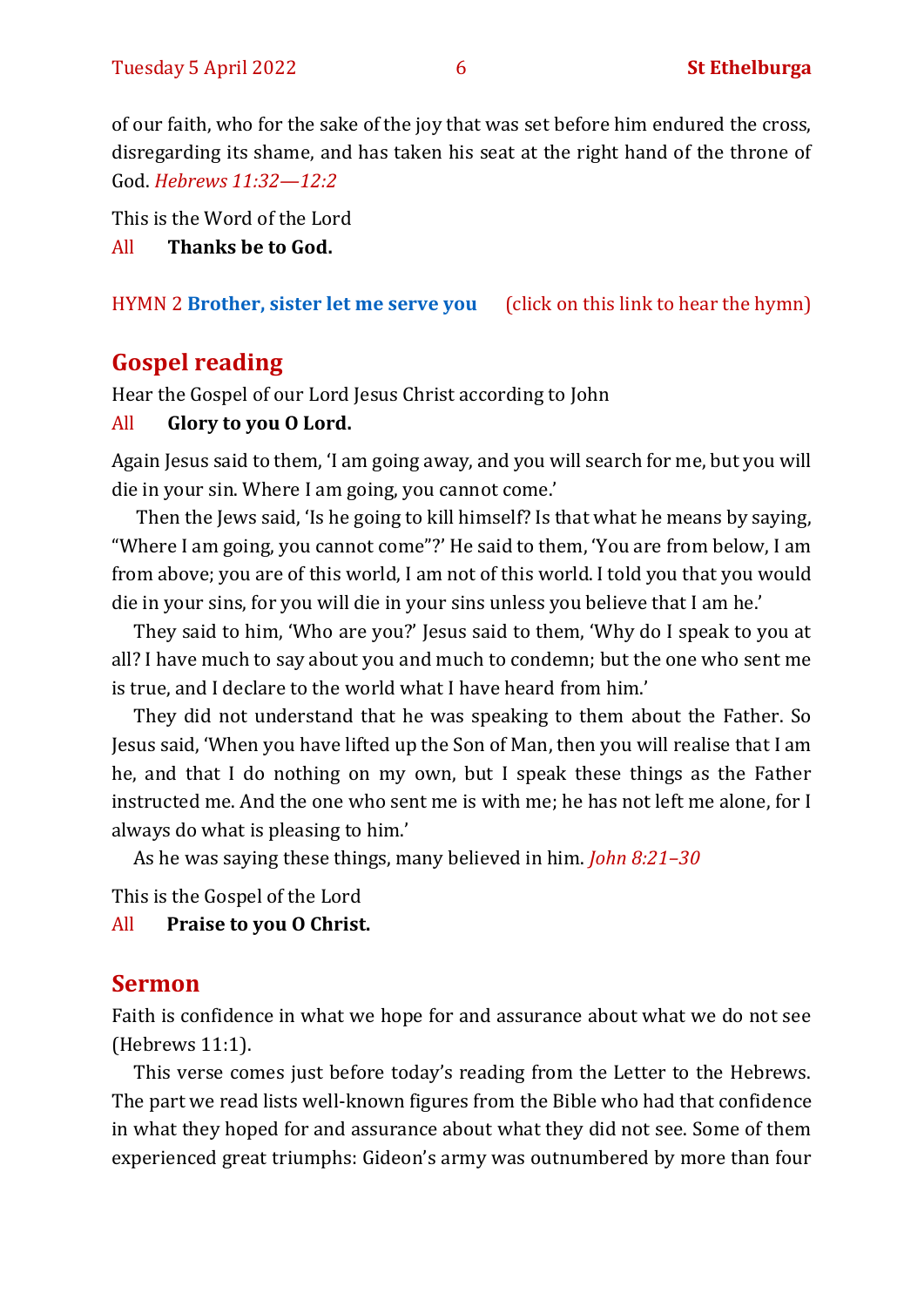to one when he conquered the Midianites, Daniel escaped the lions' den unharmed and David went from shepherd boy to king.

But others in the list suffered for their faith and never saw an end to that suffering in this life. Almost all the twelve disciples were martyred or imprisoned for their faith. St Stephen was stoned to death and the dreadful reference to someone being sawn in two probably refers to the way the prophet Isaiah met his death. And of course, Jesus himself suffered death by crucifixion before he experienced the glory of resurrection.

- So faith is no guarantee of immunity from suffering. In fact, sometimes it's quite the opposite.
- So how can we continue to have faith in the goodness and love of God when sometimes our lives are wall-to-wall suffering?

It's a tough one and I won't insult your intelligence by trying to give an easy answer.

Perhaps part of a tentative answer is in how we look at suffering. In an episode of the BBC drama 'Call the Midwife', a young man dies after a tragic accident. One of the midwives asks Mother Julienne: 'How could your God let this happen?' and Mother Julienne replies: 'God is not in the event, but in the response'.

God is not in the event, but in the response.

When there is a traffic collision, bystanders rush to provide first aid and call an ambulance. Paramedics hurry to the scene with blue lights flashing. Doctors and nurses work flat out to heal the wounds. Friends and relatives rally round to provide support. The event is tragic and horrible, but the response is an outpouring of love. I would suggest that it's in this outpouring of love that we find God.

Our faith is not in some Disney-fied world where those who pray hard enough will be safe from all harm. Our faith is in a God who is 'in it with us' … as it says in Psalm 23, 'Though I walk through the valley of the shadow of death, I will fear no evil, for you are with me; your rod and your staff comfort me'.

It's hard to find God when we're suffering; sometimes nigh on impossible. Perhaps that's why the faithful are called to be a community: we cannot do it on our own. When my suffering is so great that I can't find God, I need your faith to hold onto; and when you're in such darkness that you feel completely lost, you need mine.

One of the key points in our church's Safe-guarding Policy for vulnerable adults is that anyone can become a vulnerable adult at some time in their life. Nobody is immune. We are members of the body of Christ on earth and we need each other, especially in times of suffering.

Our faith is work. It's a communal effort to find and hold onto the God who is love. It's an assurance that transcends the way we feel right now, today, in the midst of our busy and chaotic lives. And it's an effort we cannot sustain on our own.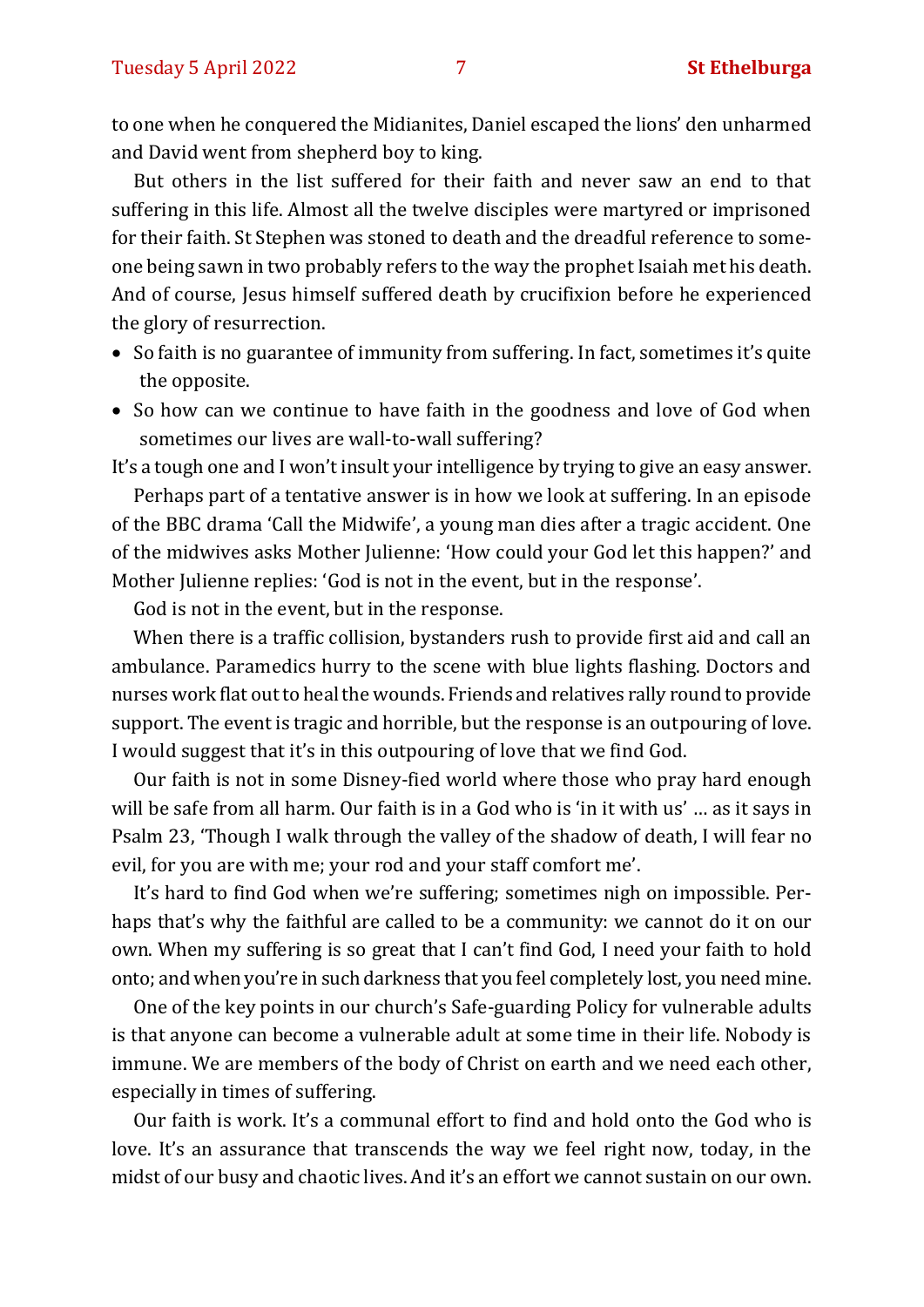Let's pray for such a faith, in the words of one of my favourite hymns:

Brother, sister, let me serve you; let me be as Christ to you; pray that I may have the grace to let you be my servant too.

We are pilgrims on a journey, and companions on the road; we are here to help each other walk the mile and bear the load.

I will hold the Christ-light for you in the night-time of your fear; I will hold my hand out to you, speak the peace you long to hear.

Brother, sister, let me serve you; let me be as Christ to you; pray that I may have the grace to let you be my servant too. Amen.

# **The Creed**

Do you believe and trust in God the Father, the source of all being and life, the one for whom we exist?

#### All **We believe and trust in him.**

Do you believe and trust in God the Son, who took our human nature, died for us and rose again?

#### All **We believe and trust in him.**

Do you believe and trust in God the Holy Spirit, who gives life to the people of God and makes Christ known in the world?

#### All **We believe and trust in him.**

This is the faith of the Church.

All **This is our faith. We believe and trust in one God, Father, Son and Holy Spirit. Amen.**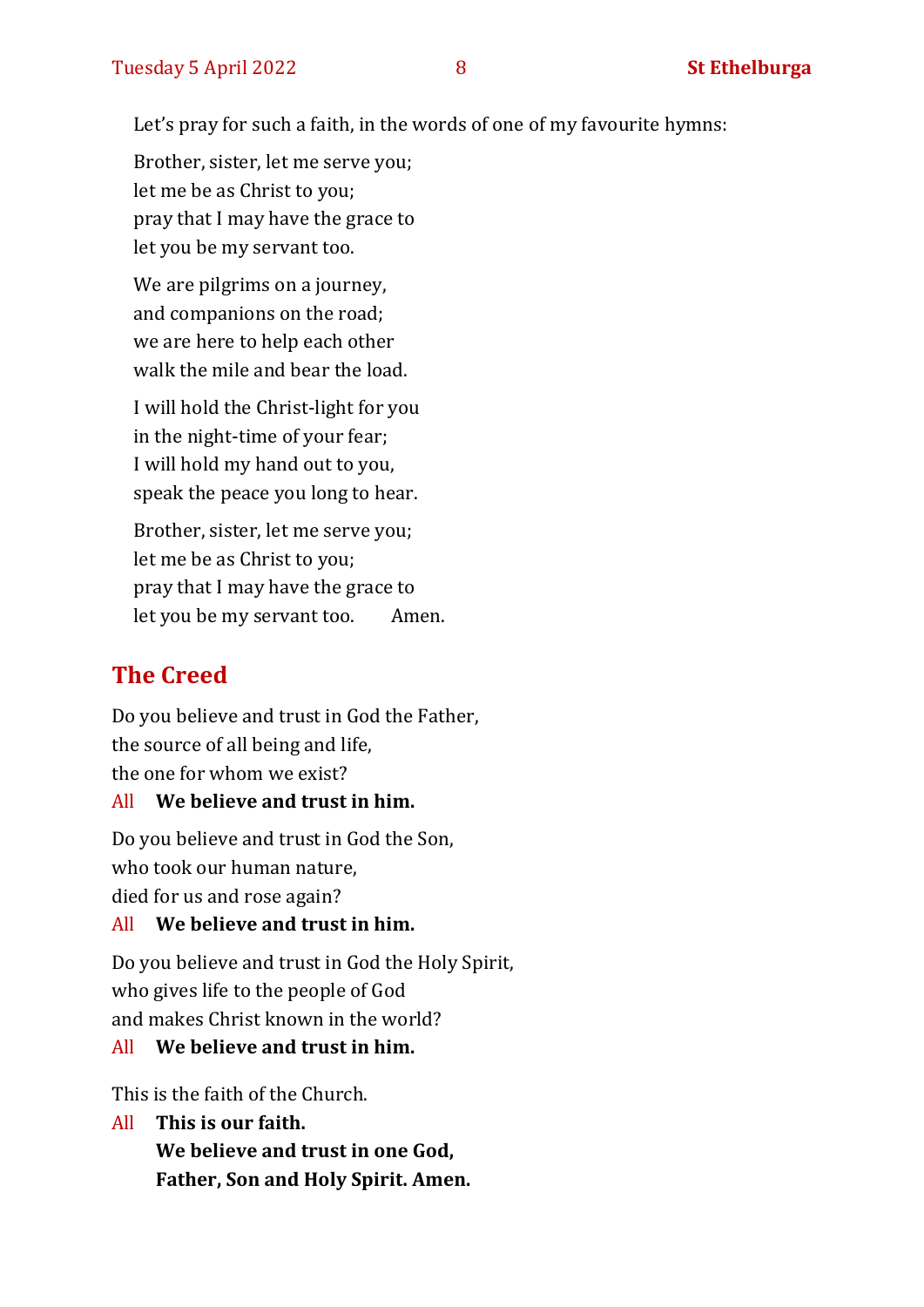# **Prayers of intercession**

Let us pray to the Lord, who has conquered death. Jesus, bread from heaven, you satisfy the hungry with good things: grant us a share with all the faithful departed in the banquet of your kingdom. Hear us, risen Lord,

#### All **Our resurrection and our life.**

Jesus, the light of the world, you gave the man born blind the gift of sight: open the eye of faith and bring us from darkness to your eternal light and glory. Hear us, risen Lord,

#### All **Our resurrection and our life.**

Jesus, Son of the living God,

you summoned your friend Lazarus from death to life: raise us at the last to full and eternal life with you.

Hear us, risen Lord,

#### All **Our resurrection and our life.**

Jesus, crucified Saviour,

in your dying you entrusted each to the other,

Mary your mother and John your beloved disciple:

sustain and comfort all who mourn.

Hear us, risen Lord,

#### All **Our resurrection and our life.**

Jesus, our way and truth and life,

you drew your disciple Thomas from doubt to faith: reveal the resurrection faith to the doubting and the lost. Hear us, risen Lord,

#### All **Our resurrection and our life.**

May God in his infinite love and mercy

bring the whole Church,

living and departed in the Lord Jesus,

to a joyful resurrection

and the fulfilment of his eternal kingdom.

All **Amen.**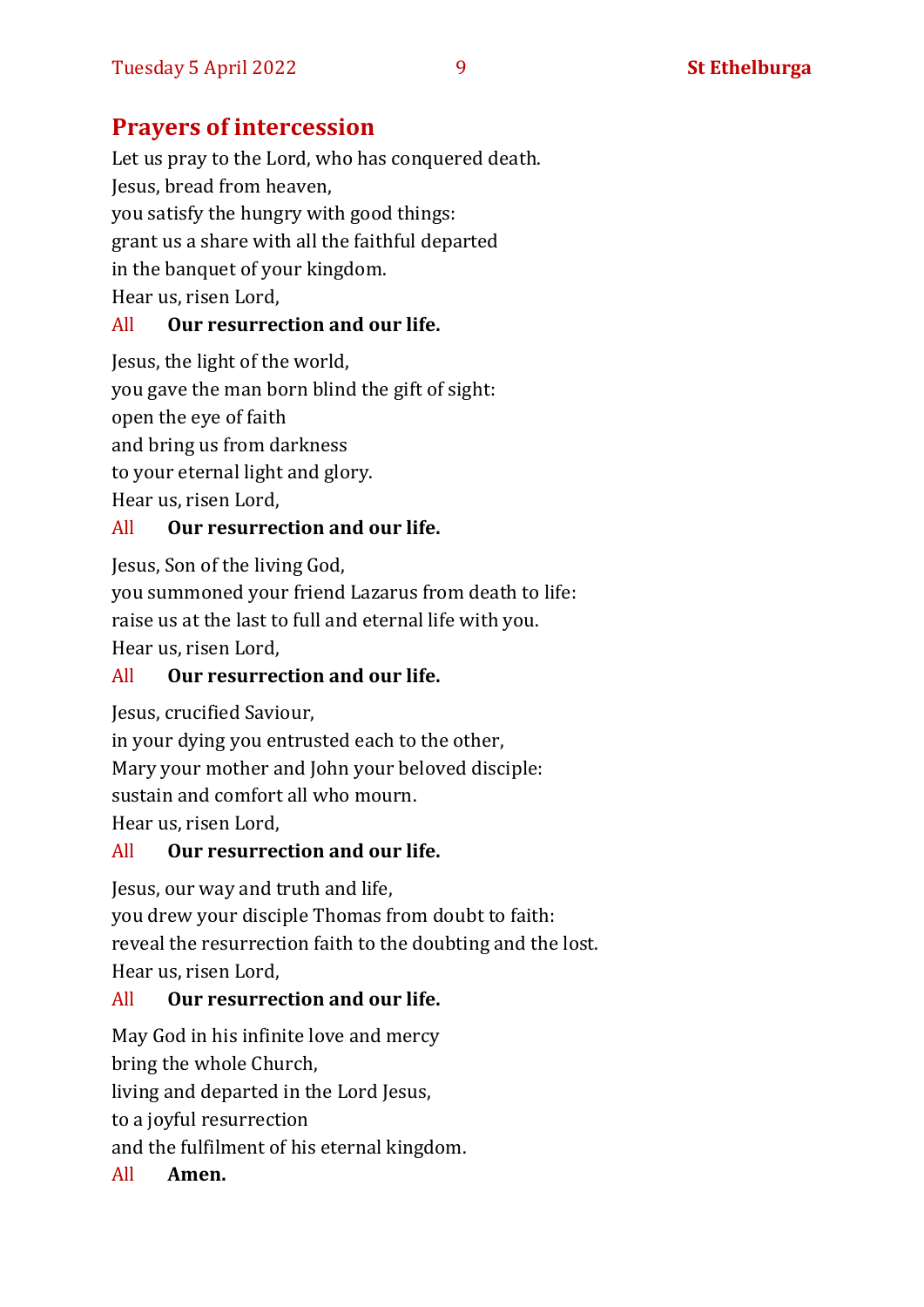Merciful Father,

All **accept these prayers for the sake of your Son, our Saviour Jesus Christ. Amen.**

# **The peace**

Peace to you from God our heavenly Father. Peace from his Son Jesus Christ who is our peace. Peace from the Holy Spirit, the Life-giver

The peace of the Lord be always with you,

All **And also with you.**

HYMN 3 **[I will sing the wondrous story](https://youtu.be/HQLLcxbOH4A)** (click on this link to hear the hymn) **[My hope is built on nothing less](https://youtu.be/anazDFHLHGk)** (click on this link to hear the hymn)

The liturgy of the Communion Service appears below

# The Dismissal

The peace of God which passes all understanding, keep your hearts and minds in the knowledge and love of God, and of his Son Jesus Christ our Lord; and the blessing and the blessing of God almighty, the Father, the Son, and the Holy Spirit, be among you and remain with you always. and the blessing of God the Almighty: Father, Son, and Holy Spirit, be with you now and remain with you always. All **Amen.**

HYMN 4 **[God forgave my sin in Jesus](https://youtu.be/QJ3eklr3fc0)' name**(click on this link to hear the hymn)

Go in peace to love and serve the Lord.

All **In the name of Christ. Amen.**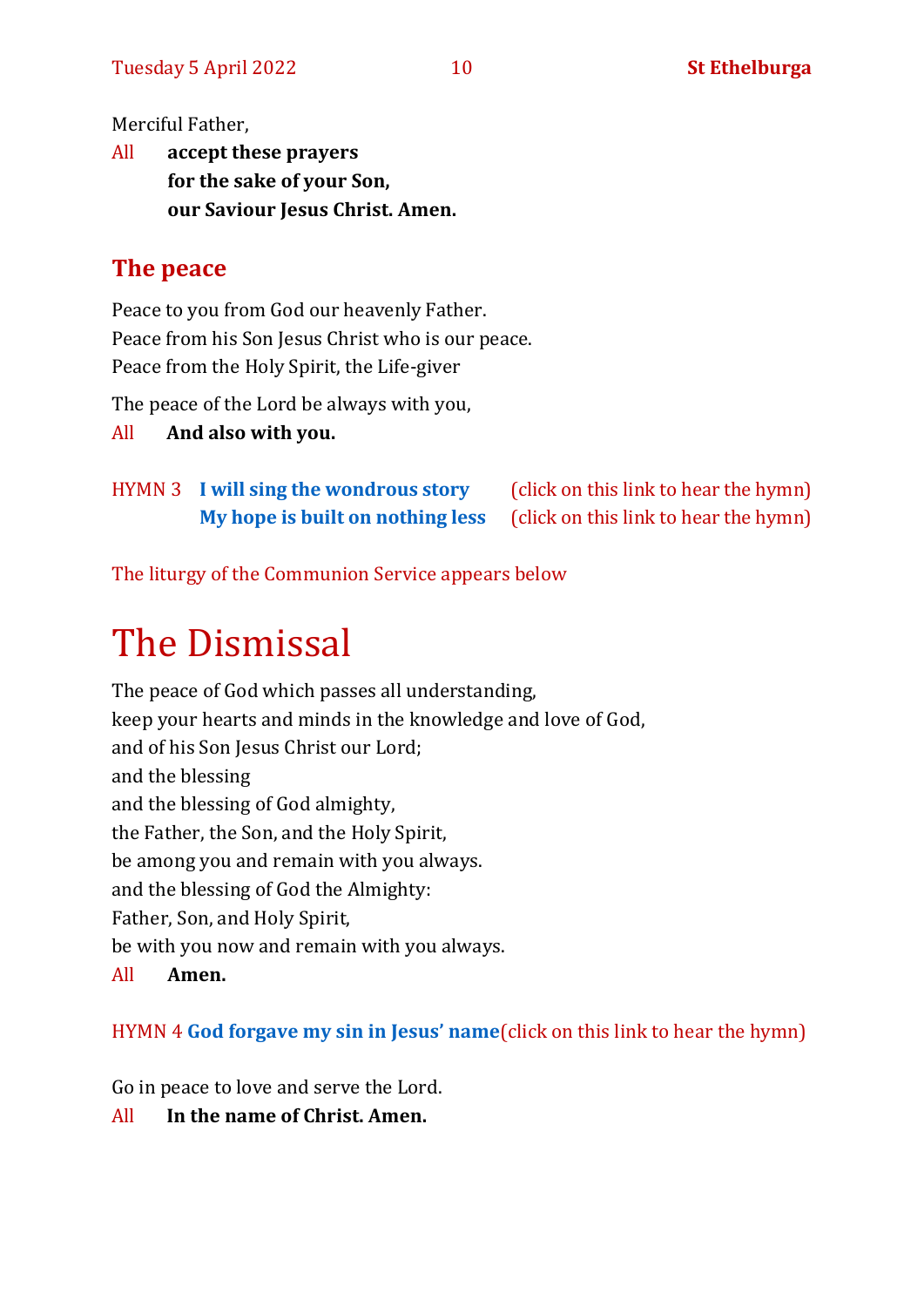# The Liturgy of the Sacrament

## Eucharistic Prayer (prayer E)

The Lord be with you

#### All **and also with you.**

Lift up your hearts.

#### All **We lift them to the Lord.**

Let us give thanks to the Lord our God.

#### All **It is right to give thanks and praise.**

Father, you made the world and love your creation. You gave your Son Jesus Christ to be our Saviour. His dying and rising have set us free from sin and death. And so we gladly thank you, with saints and angels praising you, and saying,

All **Holy, holy, holy Lord, God of power and might, heaven and earth are full of your glory. Hosanna in the highest. Blessed is he who comes in the name of the Lord. Hosanna in the highest.**

We praise and bless you, loving Father, through Jesus Christ, our Lord; and as we obey his command, send your Holy Spirit, that broken bread and wine outpoured may be for us the body and blood of your dear Son.

On the night before he died he had supper with his friends and, taking bread, he praised you. He broke the bread, gave it to them and said: Take, eat; this is my body which is given for you; do this in remembrance of me.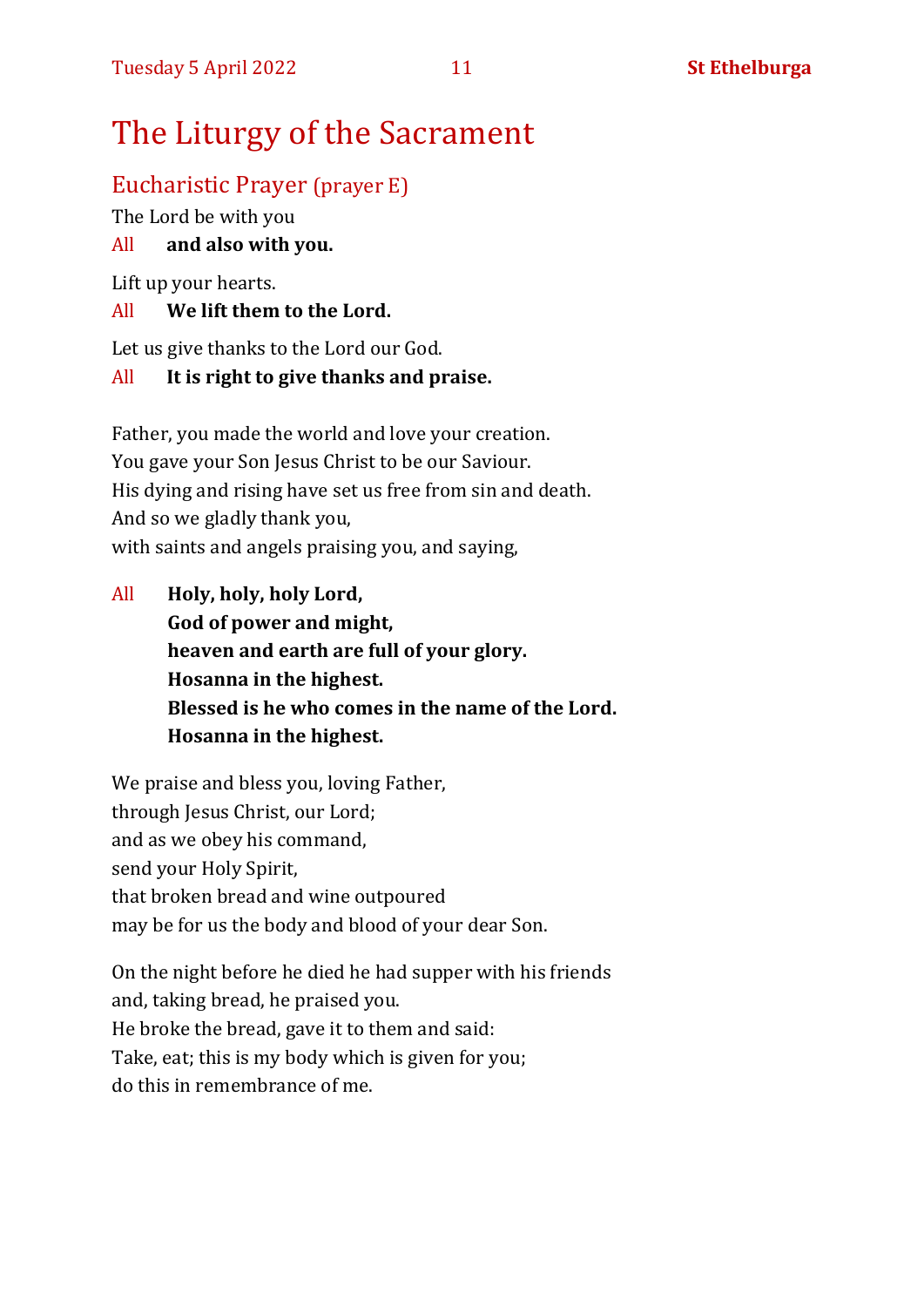When supper was ended he took the cup of wine. Again he praised you, gave it to them and said: Drink this, all of you; this is my blood of the new covenant, which is shed for you and for many for the forgiveness of sins. Do this, as often as you drink it, in remembrance of me.

So, Father, we remember all that Jesus did, in him we plead with confidence his sacrifice made once for all upon the cross.

Bringing before you the bread of life and cup of salvation, we proclaim his death and resurrection until he comes in glory.

Great is the mystery of faith:

# All **Christ has died. Christ is risen. Christ will come again.**

Lord of all life, help us to work together for that day when your kingdom comes and justice and mercy will be seen in all the earth.

Look with favour on your people, gather us in your loving arms and bring us with Ethelburga and all the saints to feast at your table in heaven.

Through Christ, and with Christ, and in Christ, in the unity of the Holy Spirit, all honour and glory are yours, O loving Father, for ever and ever.

All **Amen.**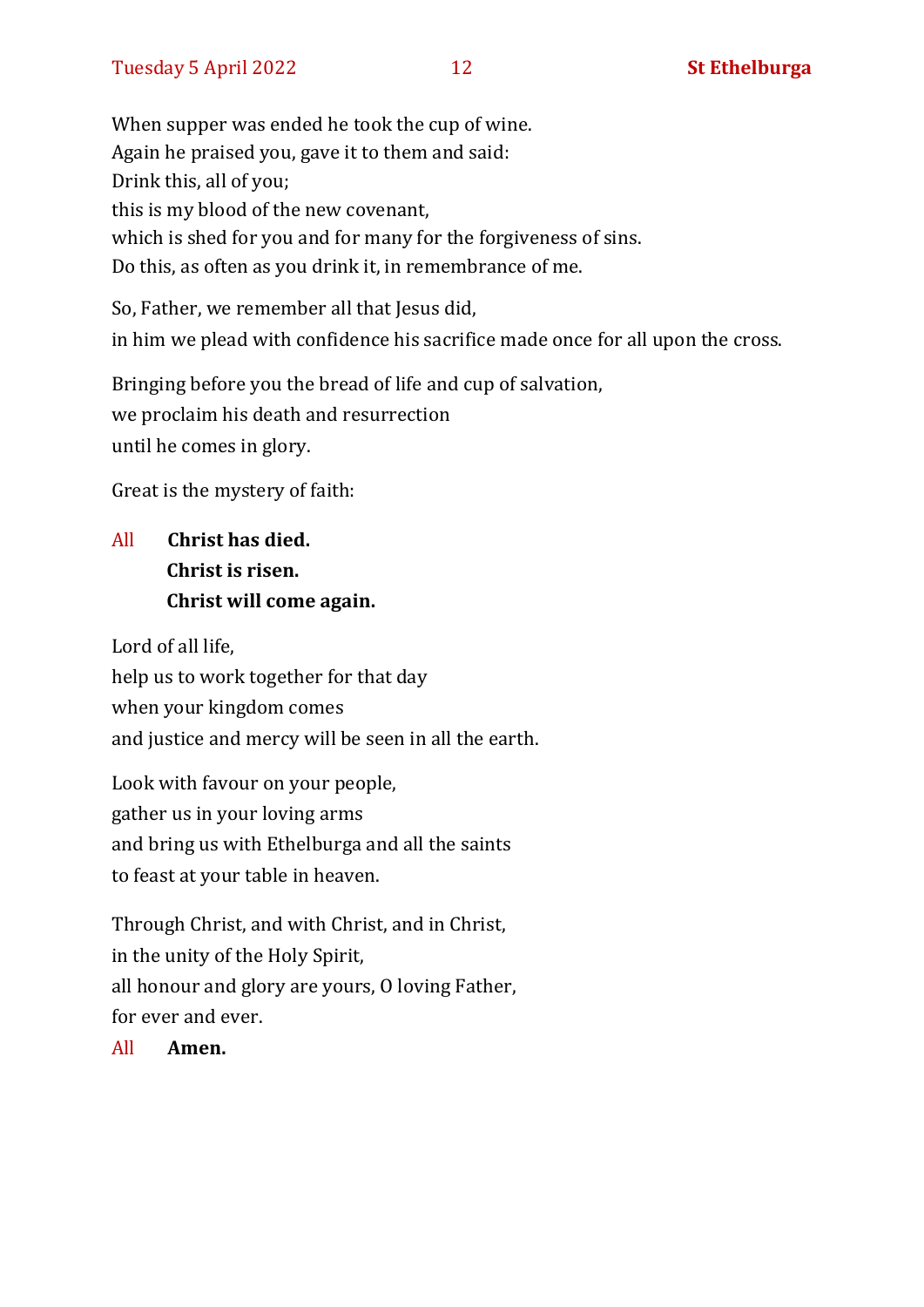#### The Lord's Prayer

As our Saviour taught us, so we pray

All **Our Father in heaven, hallowed be your name, your kingdom come, your will be done, on earth as in heaven. Give us today our daily bread. Forgive us our sins as we forgive those who sin against us. Lead us not into temptation but deliver us from evil. For the kingdom, the power,** 

**and the glory are yours now and for ever. Amen.**

#### Breaking of the Bread

We break this bread to share in the body of Christ.

- All **Though we are many, we are one body, because we all share in one bread.**
- All **Lamb of God,**

**you take away the sin of the world, have mercy on us.**

**Lamb of God, you take away the sin of the world, have mercy on us.**

**Lamb of God, you take away the sin of the world, grant us peace.**

Draw near with faith. Receive the body of our Lord Jesus Christ which he gave for you, and his blood which he shed for you. Eat and drink in remembrance that he died for you, and feed on him in your hearts by faith with thanksgiving.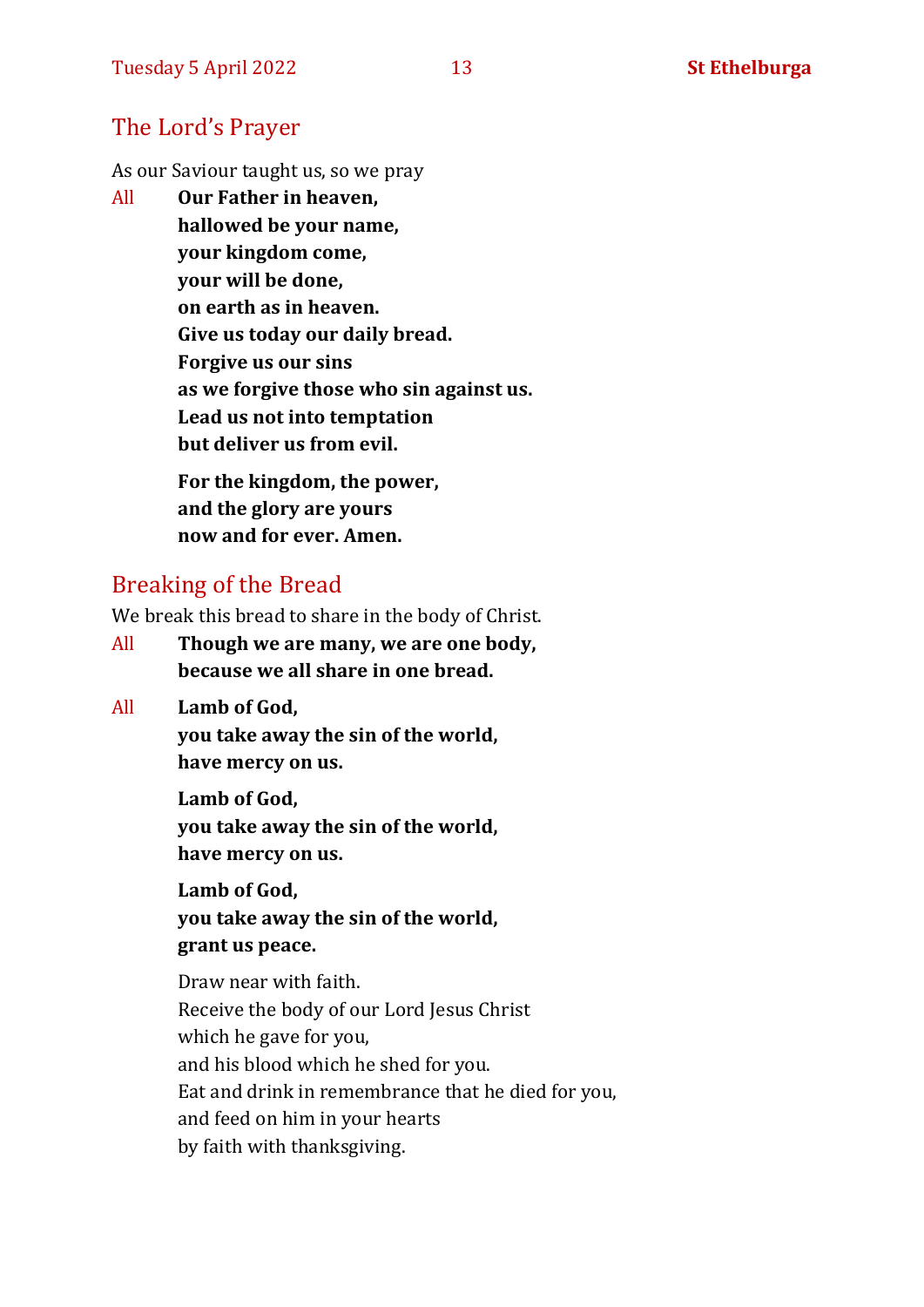All **We do not presume to come to this your table, merciful Lord, trusting in our own righteousness, but in your manifold and great mercies. We are not worthy so much as to gather up the crumbs under your table. But you are the same Lord whose nature is always to have mercy. Grant us therefore, gracious Lord, so to eat the flesh of your dear Son Jesus Christ and to drink his blood, that our sinful bodies may be made clean by his body and our souls washed through his most precious blood, and that we may evermore dwell in him, and he in us. Amen.**

#### Communion is distributed.

#### **Prayer after Communion**

Merciful God, who gave such grace to your servant Ethelburga that he served you with singleness of heart and loved you above all things: help us, whose communion with you has been renewed in this sacrament, to forsake all that holds us back from following Christ and to grow into his likeness from glory to glory; through Jesus Christ our Lord..

All **Amen**

All **Almighty God,**

**we thank you for feeding us with the body and blood of your Son Jesus Christ. Through him we offer you our souls and bodies to be a living sacrifice. Send us out in the power of your Spirit to live and work**